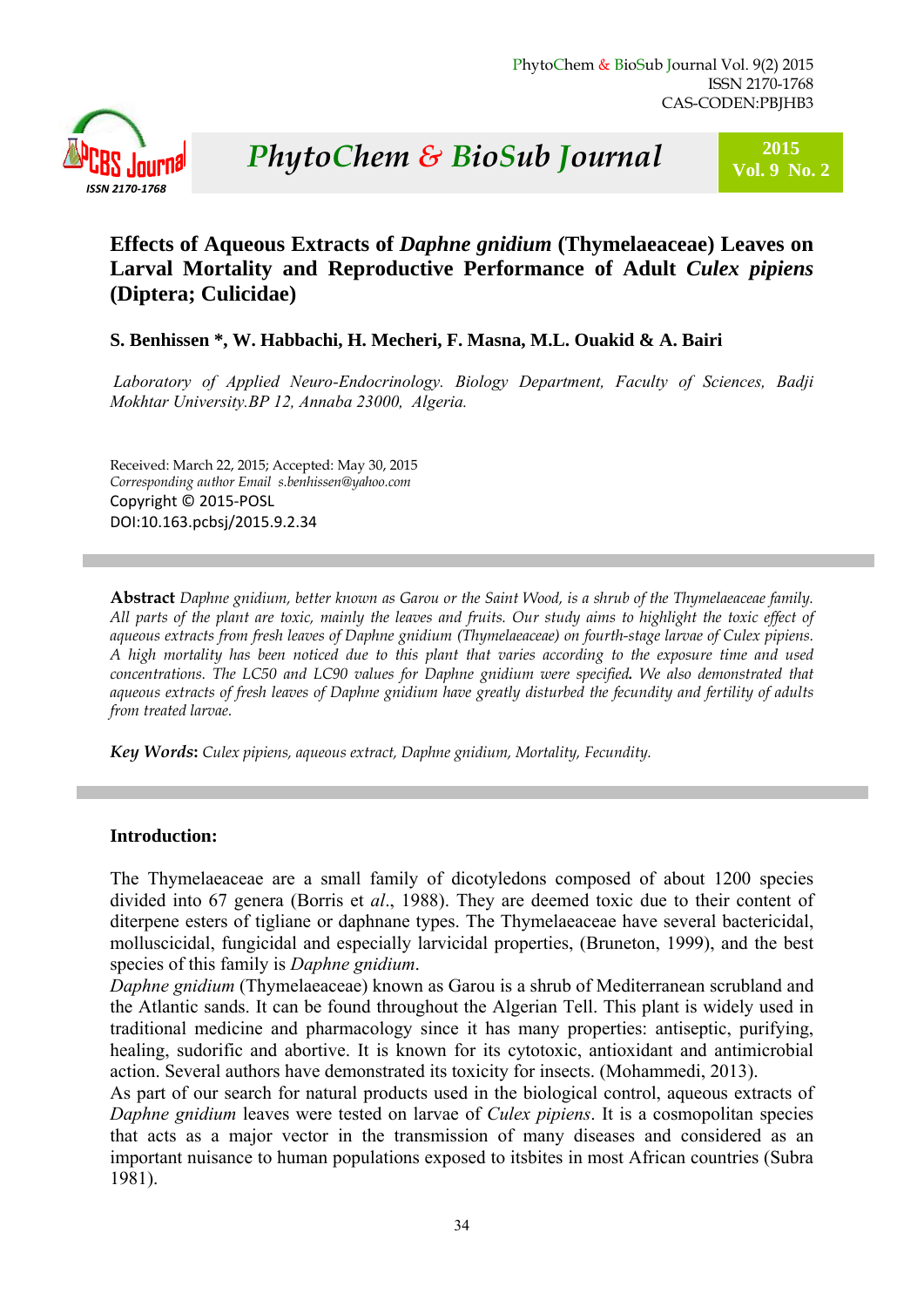We are interested in the toxic effect of aqueous extracts of *Daphne gnidium* leaves on larval mortality and the effect on fecundity and fertility of adult female *Culex pipiens.*

## **2. Materials and Methods :**

## *2.1. Mosquito Rearing:*

The larva used in this study provokes a mass livestock of adults collected in urban areas of Annaba, East Algerian city. Livestock is kept in laboratory cages (20 x 20 x 20 cm) at a temperature of  $25 \pm 2$  °C, humidity of  $75 \pm 10\%$  and a 12-hour scotophase. A mixture of biscuit and dried yeast insures the nutrition of larvae while the adults feed on dried raisins.

## **2.2. Plant material**:

 *Daphne gnidium* was harvested at the flowering phase from the region of Annaba (Algeria) during the period that runs from March to October. Although all parts of the plant are toxic, seeds and barks of different Daphne species contain toxic diterpenes: the daphnetoxin (bark) and mezerein (seeds) (Mohammedi, 2013). The fruits ingestion triggers ulceration of the digestive tract, and the contact of barks with skin or mucous membranes causes significant irritation. (Mohammedi, 2013).

## **2.3. Preparation of plant extracts:**

To prepare the aqueous extract of the plant, 300 g of *Daphne gnidium* fresh leaves, preferably cut into small pieces, are mixed with the distilled water and let to boil for 75 minutes on a hot plate at 180 ° C. The obtained mixture was filtered through filter paper and one liter of filtrate is recovered.

## **2.4. Treatment:**

Treatment of *Culex pipiens* was inspired by the technique of standardized sensitivity tests of the World Health Organization (OMS, 1963). The tests are carried out in beakers with a capacity of 200 ml each containing 20 fourth-stage larvae of *Culex pipiens* (L4) in 100 ml of spring water. After a preliminary test, three concentrations of the L4 stage larvae  $(27 \text{ g/l}, 60 \text{ s})$ g/l and 100 g/l) were administered. These values are chosen in order to get the lethal doses 100 (LD100). Each concentration is applied to 3 repetitions, with a preparation of 20 larvae of *Culex pipiens* as a control.

 After 24 hours the water of treated groups has been changed including the control group. The variable measured daily, during 15 days, is the number of dead individuals (L4 larvae, nymphs and adults).

 Lethal concentrations and lethal times (LC50% LC90%, LT50% and LT 90%) were calculated using the Finney's (1971) mathematical method. Data are normalized and processed according to the tables of Bliss and calculations were performed on XLStat 2009.

## **2.5. Effects of** *Daphne gnidium* **on fecundity and female fertility:**

Adults from larvae treated with the lowest dose  $(27 \text{ g} / 1)$ , having completed their development were isolated and separated in couples (male and female) in cages (20 x 20 x 20 cm) containing water containers. After coupling, the number of laid and hatched eggs for each female is counted. The results were subject to statistical description and comparison of variances.

## **3. Results and discussion:**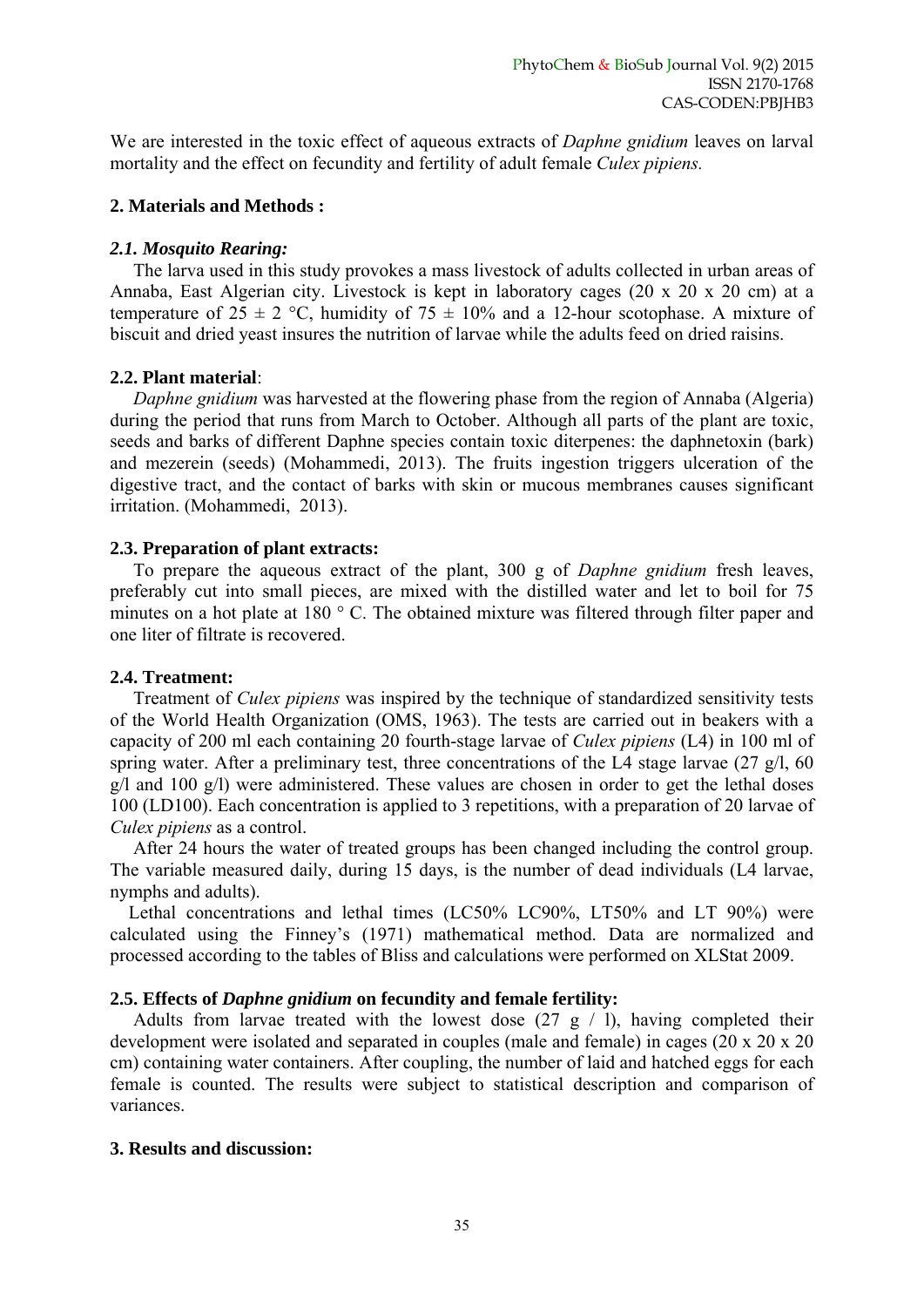## **3.1.** *The effect of Daphne gnidium on the mortality of Culex pipiens:*

 The fourth-stage larvae of Culex pipiens are sensitive to Daphne gnidium. This sensitivity is reflected by higher or lower mortality rates depending on the concentrations used, and especially according to the time of exposure to the extract (Tab. I). The mortality rate ranges between 5.11% and 75.31% for the lowest concentration (27 g/l) whileit reaches 84.26% when the larvae are exposed to the highest concentration (100 g/L) (Tab. I). The 4th stage larvae of Culex pipiens exposed during two, five and ten days to the treatment have mortality rates correlated with the doses used. Mortality rates were not significantly different (Tab. I). On the contrary, the mean mortality of individuals after fifteen days of treatment is significantly different (Tab. I).

|                    | 48h   | 120h  | 240h  | 360h     | $F_{obs}$ | $\boldsymbol{p}$ |
|--------------------|-------|-------|-------|----------|-----------|------------------|
| 27g/l              | 5,11  | 25,65 | 56,28 | 75,31    | 1,33      | 0,33             |
| 60g/l              | 10,23 | 33,53 | 77,86 | 84, 26   | 5,61      | 0,02             |
| 100g/l             | 20,54 | 49,42 | 81,06 | 84,26    | 7,92      | $0,009*$         |
| $\mathbf{F_{obs}}$ | 2,01  | 4,60  | 1,98  | 16       |           |                  |
| p                  | 0,21  | 0,06  | 0,21  | $0,004*$ |           |                  |

**Table I:** Mortality rate (%) of *Culex pipiens* individuals (Diptera: Culicidae) treated with different concentrations of *Daphne gnidium* (Thymelaeaceae) at different exposure times.

*The comparison of variances is done at the significance level*  $\alpha$  *= 0.05 and mortality rates are corrected by the Abbott formula* 

The results also show that there is a strong positive correlation between recorded mortality rates and the exposure time and/or the concentration of the extract used against mosquitoes (Tab. II).

To ensure a 50% mortality of the insects after 2 days, the concentration of *Daphne gnidium* must be equal to 380.19 g/l, on the contrary, 1862.08 g/l of *Daphne gnidium* insures the mortality of 90% (Tab .II A). When it is the fifth day, the calculations show that the LC50 is 89,12g/l %, while the LC90% is of 457,09g/l (Table IIA.) and that the direct effect during 10 days resulted in an LC50 of 18.62% g/l, while the LC90% is of 51.29 g/l. After the 15th day of treatment, the LC50 and LC90% did not exceed 6.08 g/l and 4.48 g / l (Tab. II A). On the lethal times, the concentration 27 g/l *Daphne gnidium* can eliminate 50% of the population of *Culex pipiens* in the 13th day and 90% during 47 days of treatment (Tab. II B). When 60 g/l of *Daphne gnidium* extract is applied, LT50% is 5 days, while the LT90% is 8 days (Tab. II B). On the highest concentration (100 g/l), the calculated lethal times (LT50% and LT90%) are less important since they do not exceed 3 days and 6 days respectively (Tab. II B). Several studies investigated the toxicity of products generated from plants against mosquito larvae. We include in this regard, the works of Alouani et *al.* (2006) who showed larvicidal activity of azadirachtin (extract of Azadirachtaindica tree) on the fourth stage larvae *Culex pipiens*. On *Aedes aegypti*, Sujatha and Bollipo (2013) have successfully tested the larvicidal activity of essential oils of Artemisia vulgaris (Asteraceae). Our results confirm the findings of Benayad (2008) who showed a toxic effect of *Daphne gnidium* on the pests of stored products.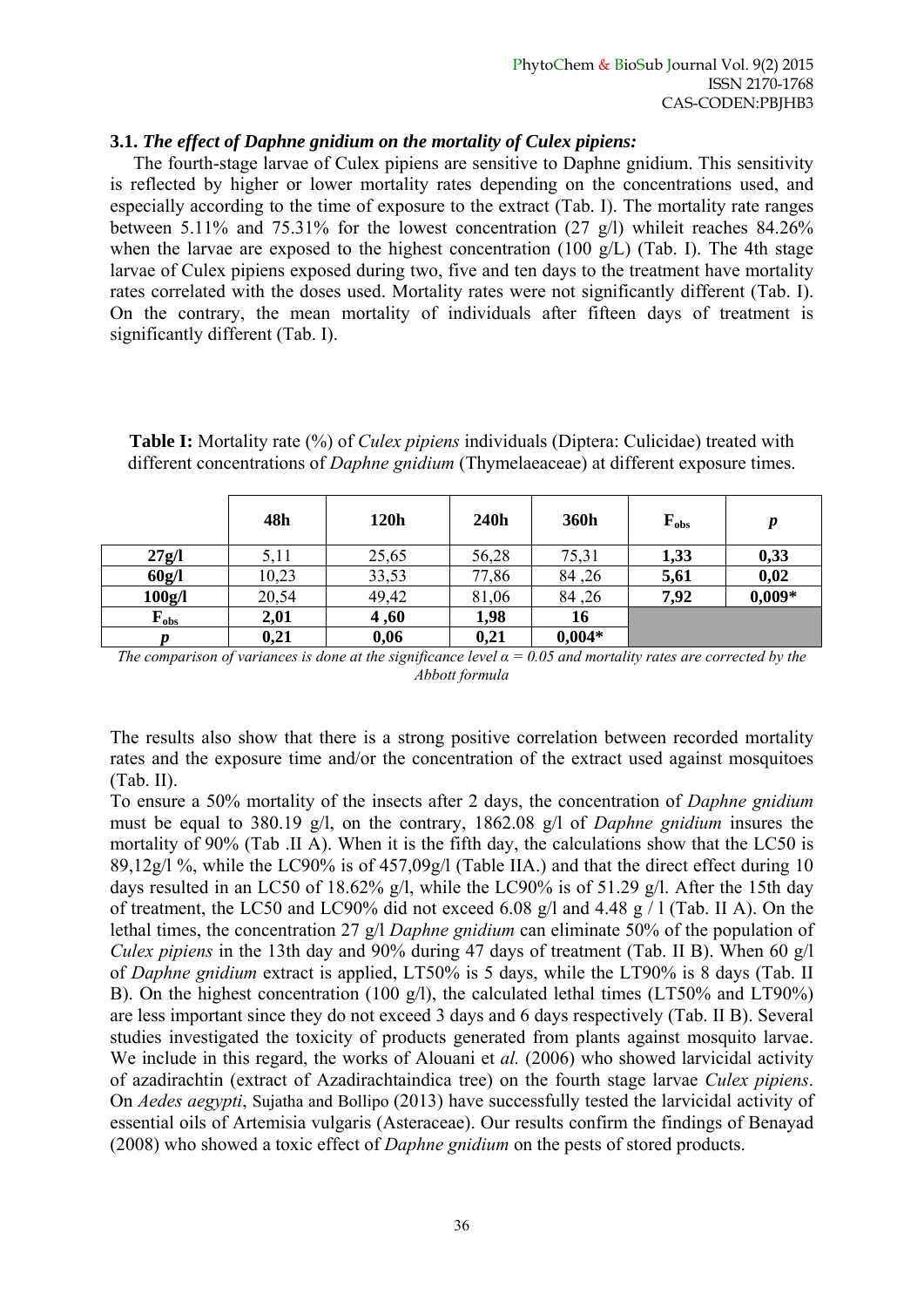| A                      |                       |                                 |                                |                              |                                 |       |                              |  |
|------------------------|-----------------------|---------------------------------|--------------------------------|------------------------------|---------------------------------|-------|------------------------------|--|
| <b>Time (Hours)</b>    | 48                    |                                 | 120                            |                              | 240                             |       | <b>360</b>                   |  |
| <b>Regression line</b> |                       | $Y=0,22+1,85$ X<br>$R^2 = 0.86$ | $Y=1,49+1,80X$<br>$R^2 = 0.94$ |                              | $Y=1,33+2,89$ X<br>$R^2 = 0.95$ |       | $Y=1,45+4,54X$<br>$R^2=0.85$ |  |
| <b>LC50%</b> (g/l)     | $380,19 \text{ g/l}$  |                                 | 89,12g/1                       |                              | $18,62 \text{ g}/1$             |       | $6,08 \text{ g/l}$           |  |
| <b>LC90%</b> (g/l)     | $1862,08 \text{ g/l}$ |                                 | 457,09g/1                      |                              | $51,29 \text{ g}/1$             |       | $4,48 \text{ g}/l$           |  |
| B                      |                       |                                 |                                |                              |                                 |       |                              |  |
| Concentration $(g/l)$  |                       | 27                              |                                | 60                           |                                 |       | 100                          |  |
| <b>Regression line</b> |                       | $Y=2,48+2,27X$<br>$R^2 = 0.73$  |                                | $Y=1,04+6,02X$<br>$R^2=0.92$ |                                 |       | $Y=2,16+5,16X$<br>$R^2=0.93$ |  |
| <b>LT50%</b> (j)       |                       | 12,88J                          |                                | 4,57J                        |                                 |       | 3,54J                        |  |
| <b>LT90%</b> (i)       |                       | 46,77J                          |                                | 7,41J                        |                                 | 6,16J |                              |  |

## **Table II:** Toxicological parameters of *Daphne gnidium* aqueous extract (Thymelaeaceae) in individuals treated with Culex pipiens (Diptera: Culicidae) (A: Exposed Time; B: used concentration)

## *3.2. Daphne gnidium effect on fecundity and female fertility treatment:*

 After processing the fourth stage larvae by sublethal concentration of 27g/l, a longer development time and impaired fecundity and fertility are noticed on adults issued from this treatment.

**Daphne gnidium effect on the number of eggs:** The results in the table (Tab III) show that females treated with Daphne gnidium lay an average of  $37.70 \pm 27.52$  eggs with a minimum of 16 and a maximum of 52 eggs. However, healthy females lay between 39 and 87 eggs. The comparison of egg averages shows the significant differences between the fertility of the two batches (tobs = 0.82; p = 0.43) (Table III.).*Culex pipiens* females lay 50 to 200 eggs, which usually hatch within 2 to 5 days (Schaffner et *al.,* 2001).

**Table III:** Comparison between eggs from control *Culex pipiens* females and eggs from females treated with *Daphne gnidium* (n = 10)

(A: Number of eggs from the control female; B: Number of eggs from females treated with *Daphne gnidium)* 

|   | $AVR \pm S$       | Min | <b>Max</b> | $\textbf{t}_{\rm obs}$ |          |
|---|-------------------|-----|------------|------------------------|----------|
| A | $58,80 \pm 14,56$ | 39  | 87         |                        | $0,001*$ |
| В | $37,30 \pm 9,87$  | 16  | 52         | 3,86                   |          |

 $AVR \pm S$ : Average  $\pm$  standard deviation ; *Min*: *Minimum ; Max: Maximum ; \* : Significantly different* 

*Daphne gnidium* Effect on the outbreak: Eggs from control females take less time to hatch; their average time is  $4.7 \pm 1.16$  days with a maximum duration of six days and a minimum one of 3 days (Tab. IV). Females treated with *Daphne gnidium* take longer time (4.8 ± 1,03jours) to lay eggs with a range of 3 days (Tab. IV). A hatching rate was recorded among control females 80% while the rate in treated females is 50% (Tab. IV).

This plant's effect on the fecundity and hatching rate of the insect could be due to the flavonoid compounds of the Daphne gnidium extract (Mohammedi, 2013).